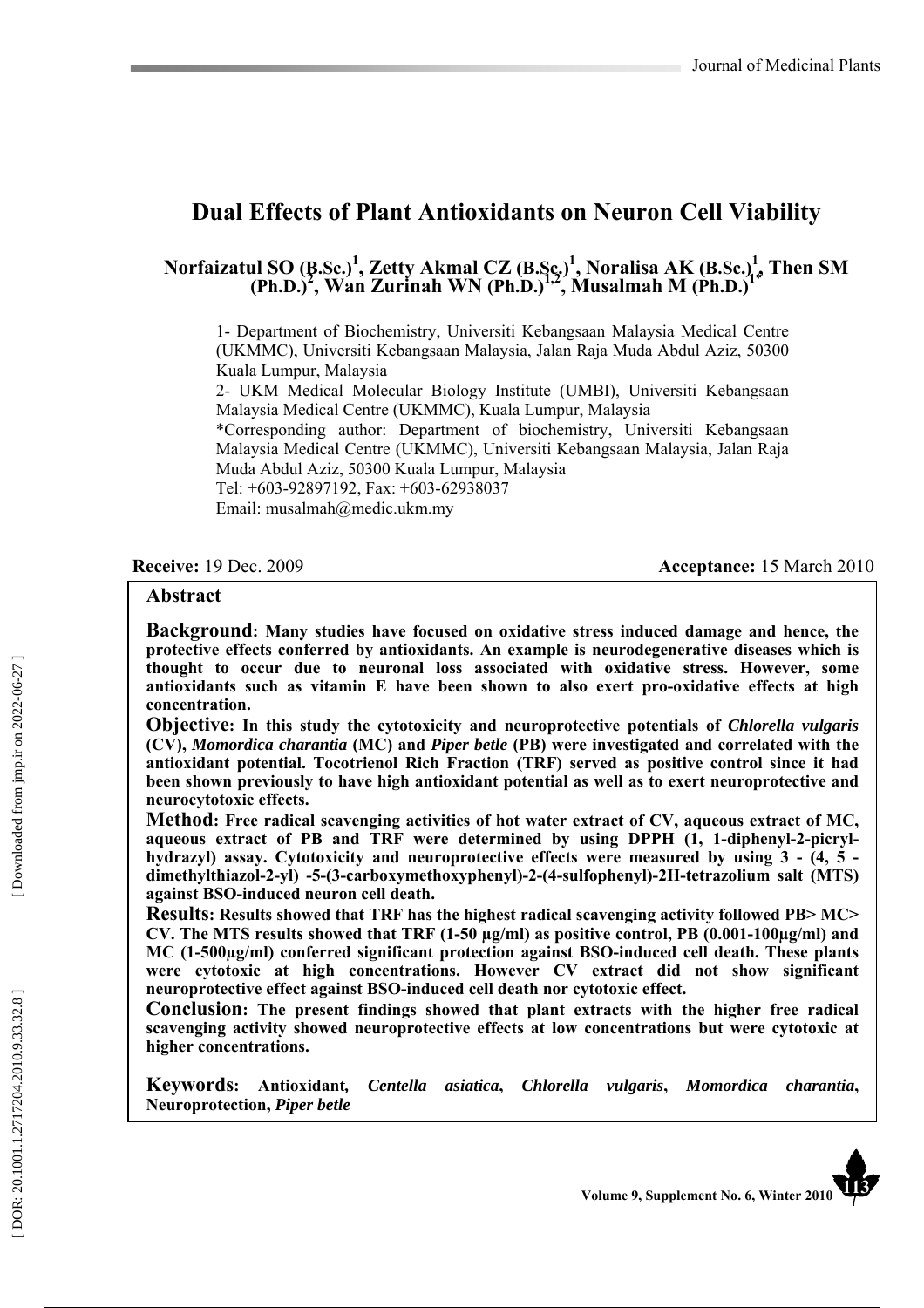# **Introduction**

Antioxidants have been suggested to be useful in conditions associated with oxidative stress such as atherosclerosis, heart failure, chronic fatigue syndrome, cancer etc. [1]. Oxidative stress which occurs due to the imbalance between production and detoxification of reactive oxygen species (ROS) has also been implicated in many neurodegenerative diseases such as Alzheimer's disease and Parkinson's disease [2, 3]. The brain is more susceptible to oxidative stress due to its high oxygen **58**  consumption, relatively low antioxidant capacity and high contents of lipid and ferum. Increased oxidative stress will further lead to lipid peroxidation, DNA damage, protein damage and induction of apoptosis [1, 4].

Apart from Vitamin E [5, 6, 7] other plants/plant products which had been shown to exert neuroprotective effects include *Ginkgo biloba* extracts [8, 9, 10], green tea extracts [11, 12, 13] and ginseng extracts [14 - 17]. Most of these studies attribute the neuroprotective effects to the antioxidant properties.

However, recent studies have reported that some antioxidants such as vitamin E also exert pro-oxidant effects [1]. Since not much is known on the cytotoxic effects of plant extracts, we investigated the scavenging properties, neuroprotective and neurocytotoxic effects of a few plants commonly eaten in the South East Asian region and compared it to the effects of TRF (Vitamin E). The plants studied are *Piper betle*, *Momordica charantia*, and *Chlorella vulgaris*.

*Piper betle* L. (Piperaceae) is a climbing shrub which can be found throughout Southeast Asia. It is used as a masticatory, antiseptic and also to heal ulcers, boils and bruises. The roots, leaves and fruits are

carminative, stimulant and used for the treatment of malaria [18]. It has been reported that PB extracts showed significant antioxidant activity tested with various free radicalscavenging systems [19]. *In vivo* studies also showed that PB extracts were able to improve antioxidant status in oxidative stress condition [20, 21].

*Momordica charantia* L. (Cucurbitaceae) has been widely acclaimed as an important remedy for diabetes mellitus since ancient times. It is also used to treat gastrointestinal complaints, worms, constipation, headaches, skin conditions, viral infections and others [22]. It contains several biologically active constituents that include glycosides (momordicins I and II), steroidal saponins (charantins), alkaloids, fixed oils and proteins (MAP30; Momordica anti - *HIV* protein). The immature fruits are a good source of vitamin C, vitamin A, phosphorus and iron [23]. MC extracts are rich in phenolics and have a strong antioxidant activity and a radical-scavenging action tested in various antioxidant assays [24, 25, 26].

*Chlorella vulgaris* is a unicellular fresh water micro alga. It is very rich in amino acids, complex carbohydrates, vitamins, minerals, fats, chlorophyll, carotenoids, phytonutrients and the unique Chlorella Growth factor (CGF). Its antioxidative effect is due to the high content of betacarotene along with vitamin C and E, chlorophyll and the trace mineral selenium [27]. Little is known of its antioxidant effects however *in vivo* studies proved that it significantly enhanced antioxidant status in oxidative stress state [28, 29].

To date, the neuroprotective potentials and neurocytotoxic effects of these plant extracts are not known. Hence, this study aims to elucidate these properties and correlate them with the radical scavenging activity.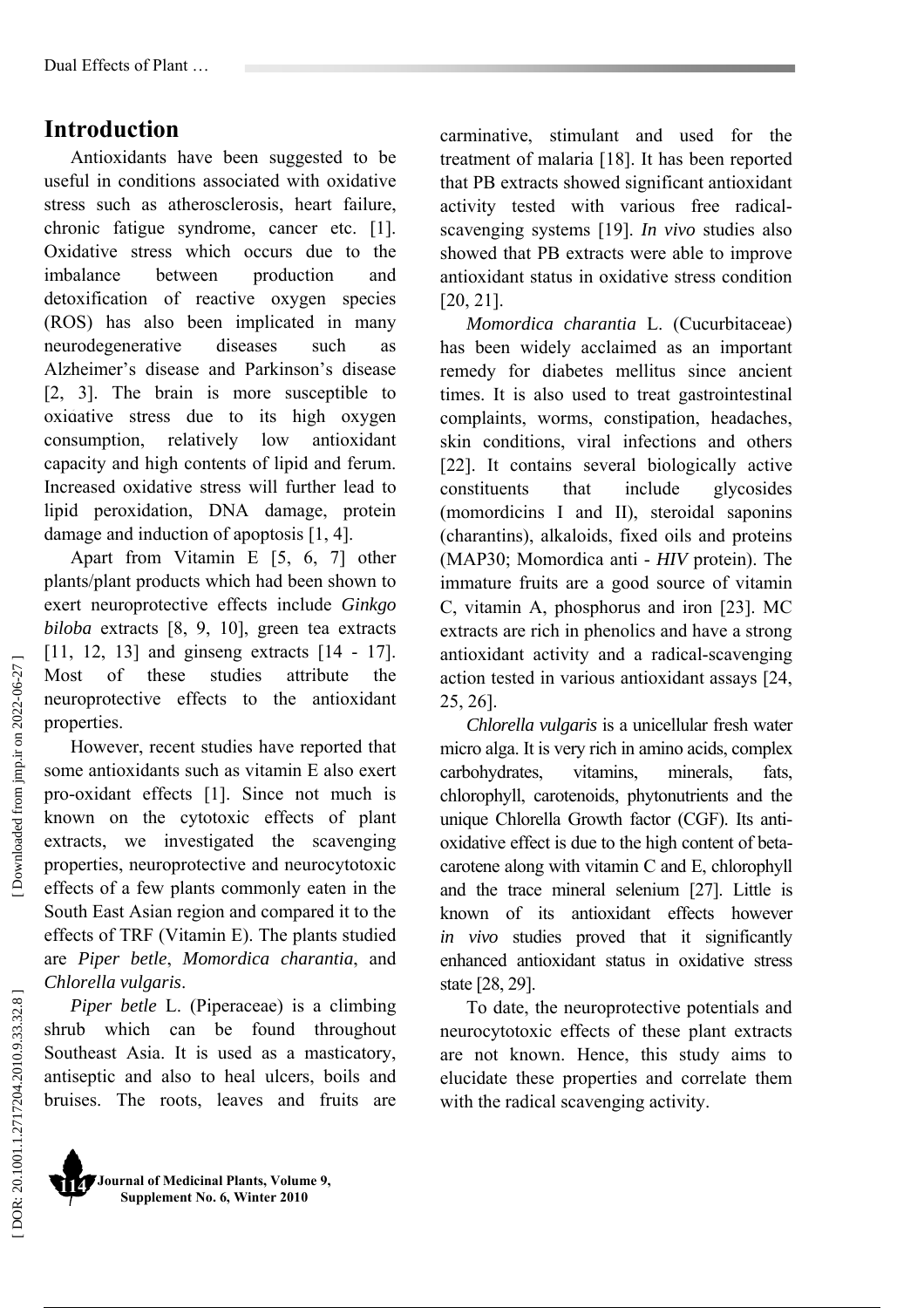# **Methods**

#### **Plant Extracts**

Tocotrienol Rich Fraction (TRF) was purchased from Golden Hope, Malaysia. This fraction contains 70% tocotrienol.

Stock of *Chlorella vulgaris* (CV) Beijerinck (Strain 072) was purchased from University of Malaya Algae Culture Collection (UMACC, Malaysia). The CV was grown in Bold's Basal Media (BBM) [30] with 12 hour dark and light cycle. Harvested CV was pelleted before homogenized to break the cell wall. Yield was collected and freeze dried. The aqueous extract of CV was prepared by boiling with distilled water in proportion of 1:10 for 20 minutes. The supernatant was collected, freeze dried and stored at -20°C.

*Piper betle* (PB) leaves were purchased from Ethnoresources, Malaysia. The aqueous extracts of PB leaves were made in proportion of 1:10 distilled water at  $60^{\circ}$ C for 1 hour. The extract was filtered with filter paper (Whatman,UK) before freeze dried (Model 35 XL Genesis, Virtis).

*Momordica charantia* (MC) fruit was obtained from Ethnoresources, Malaysia. The samples were cut into pieces, dried and grinded. The aqueous extract of MC was produced using the same method as PB. The remaining residue was repeatedly extracted before the filtrates were combined, concentrated and lyophilized.

#### **SH-SY5Y neuroblastoma cell culture**

Human neuroblastoma SH-SY5Y cells were gifts from Dr Coral Sanfeliu, Institute d'Investigacions Biomèdiques de Barcelona, Spain. The cells were grown in 50% of EMEM pH 7.2 (Flowlab, Australia) and 50% Ham's F-12 pH 7.2 (Sigma, USA) supplemented with 200 mM Non-essential amino acid (NEAA; HyClone), 10 mg/ml gentamicin (PAA,

Austria) and 10% Foetal Bovine Serum (FBS) (PAA, Austria). Growing cells were harvested after mild trypsinization and plated at a density of  $1.5 \times 10^4$  cells per ml on 96-well plates. Cultures were maintained in  $5\%$  CO<sub>2</sub> incubator at 37°C. Medium was changed on the second and fifth day after plating. Addition of 10µl of 10µM retinoic acid (Sigma, USA) to the culture changed SH-SY5Y cells to neuron-like cells characteristics which were confirmed microscopically. Experiments were carried out on the seventh day.

#### **Experimental procedure DPPH radical scavenging activity**

The antioxidant activity of the plant extracts, on the basis of the scavenging activity of the stable 1, 1-diphenyl-2-picryhydrazyl (DPPH) free radical, was determined by the method describe by Blois [31] with modifications. Plant extracts were added to 20µg/ml DPPH solution at a ratio of 1:1. After 30 minutes of incubation in the dark, absorbance was measured at 517 nm using microtiter plate reader (VeraMax, Molecular Devices, USA). The percentage of radical scavenging activity was calculated as [(AO- $AE)/AO$ ] x 100 (AO = absorbance without extract;  $AE =$  absorbance with extract).

#### **Cytotoxicity studies**

Plated neuron cells were exposed to various concentrations of TRF (5-50µg/ml) and extracts of PB (25-1000µg/ml), MC (100 - 2000 µg/ml) and CV (200-1000µg/ml) for 24 hours. Cell viability was then determined using the MTS assay.

#### **Neuroprotection studies**

Neuron cells plated in 96-wells plate were divided into four groups: control (untreated), incubated with BSO at a concentration which

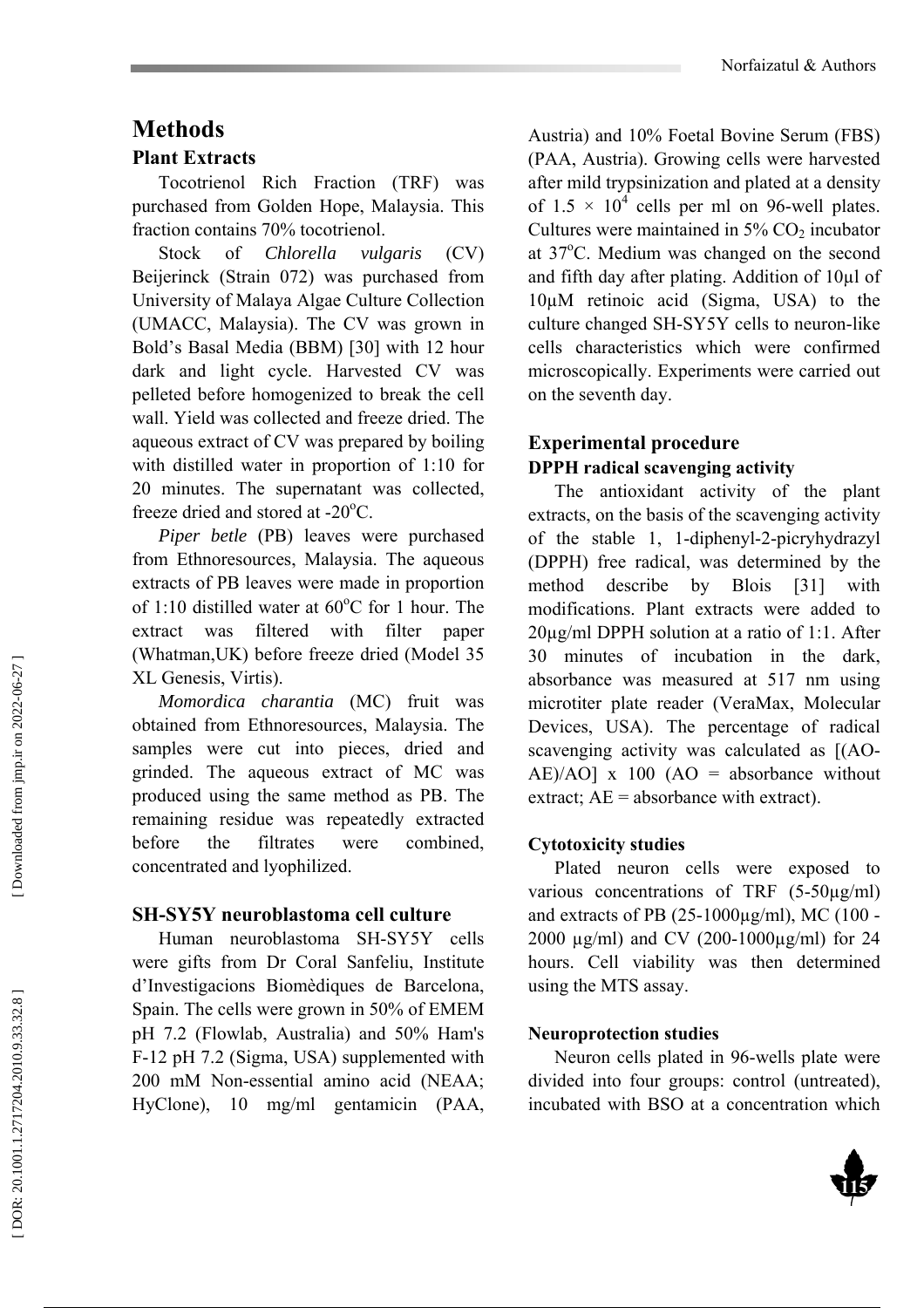induced  $50\%$  cell death  $(IC_{50})$  as was determined earlier, pre-treatment and posttreatment with TRF. For the pre-treatment group, cells were incubated with TRF or plant extracts at various concentrations for 24 hours before the addition of BSO. Cells were then incubated for a further 72 hours at  $37^{\circ}$ C,  $5\%$ CO 2. In post-treatment, cells were exposed to BSO for 72 hours followed by incubation with TRF or plant extracts for a further 24 hours at  $37^{\circ}$ C,  $5\%$  CO<sub>2</sub>. The untreated group formed the positive control. Cell viability was then analysed using the MTS assay.

#### **Analysis of cell viability**

Percentage of viable cells in control, BSOinduced and treated groups were determined by CellTiter 96TM Aqueous Non-Radioactive Cell Proliferation Assay (MTS; Promega, USA). The MTS assay employs 3-(4,5-dimethylthiazol-2-yl)- 5-(3-carboxymethophenyl) 2-(4-sulfophenyl)-2Htetrazolium (MTS) and electron coupling agent phenazine methosulphate (PMS). MTS is converted into a medium soluble formazan product by dehydrogenase enzymes found in metabolically active cells. 20µl MTS solution was added to experiment culture to terminate the exposure of the tested agent. After 2 hours incubation, absorbance was measured at 490nm using microtiter plate reader (VeraMax, Molecular Devices, USA). The quantity of formazan products is proportional to the number of viable cells in the culture.

#### **Statistical analysis**

Experiment was done in triplicates and repeated three times. Data of viable cells were calculated as a percentage of controls. Results are presented as Means  $\pm$  SD. Statistical analysis was performed with ANOVA at the significance level p<0.05 (SPSS software).

# **Results**

#### **DPPH radical scavenging activity**

Results on DPPH scavenging activity of TRF, PB, MC and CV extracts at varying concentrations ranging from 0 to 1000  $\mu$ g/ml are shown in Fig. 1. A significant DPPH radical scavenging activity was determined in TRF extract, which act as positive control more than in the BHT (ethanolic standard). TRF was able to reduce the stable free radical DPPH to yellow-coloured, 1-diphenyl-2 picrylhydrazyl. PB extract exhibited 50% reduction of free radical at concentration 300µg/ml. MC and CV showed significant increased in scavenging activity only at high concentrations.

#### **Cytotoxicity studies**

Data from the MTS assay revealed that treatment of neuron cultures with TRF, PB and MC at for 24 hours resulted in concentrationdependent reduction in cell viability (Fig. 2). However no significant decrease in neuron cell viability was observed in the group treated with CV at concentration range between 200 to 1000µg/ml. The extracts of PB and MC significantly decreased the number of viable cells when the concentrations used were > 100  $\mu$ g/ml and  $>$  500 $\mu$ g/ml, respectively.

#### **Neuroprotection studies**

Neuroprotective effects of plant extracts against BSO-induced cell death were evaluated by the MTS assay. Neuron cultures were either pre- or post-treated with TRF, PB, MC or CV for 24 hours, followed or preceded by BSO for 72 hours. From the result, posttreatment with PB, MC and TRF (control) showed a significant increase in the number of viable cells compared to the cells exposed to BSO only. This neuroprotective effect was

Downloaded from jmp.ir on 2022-06-27]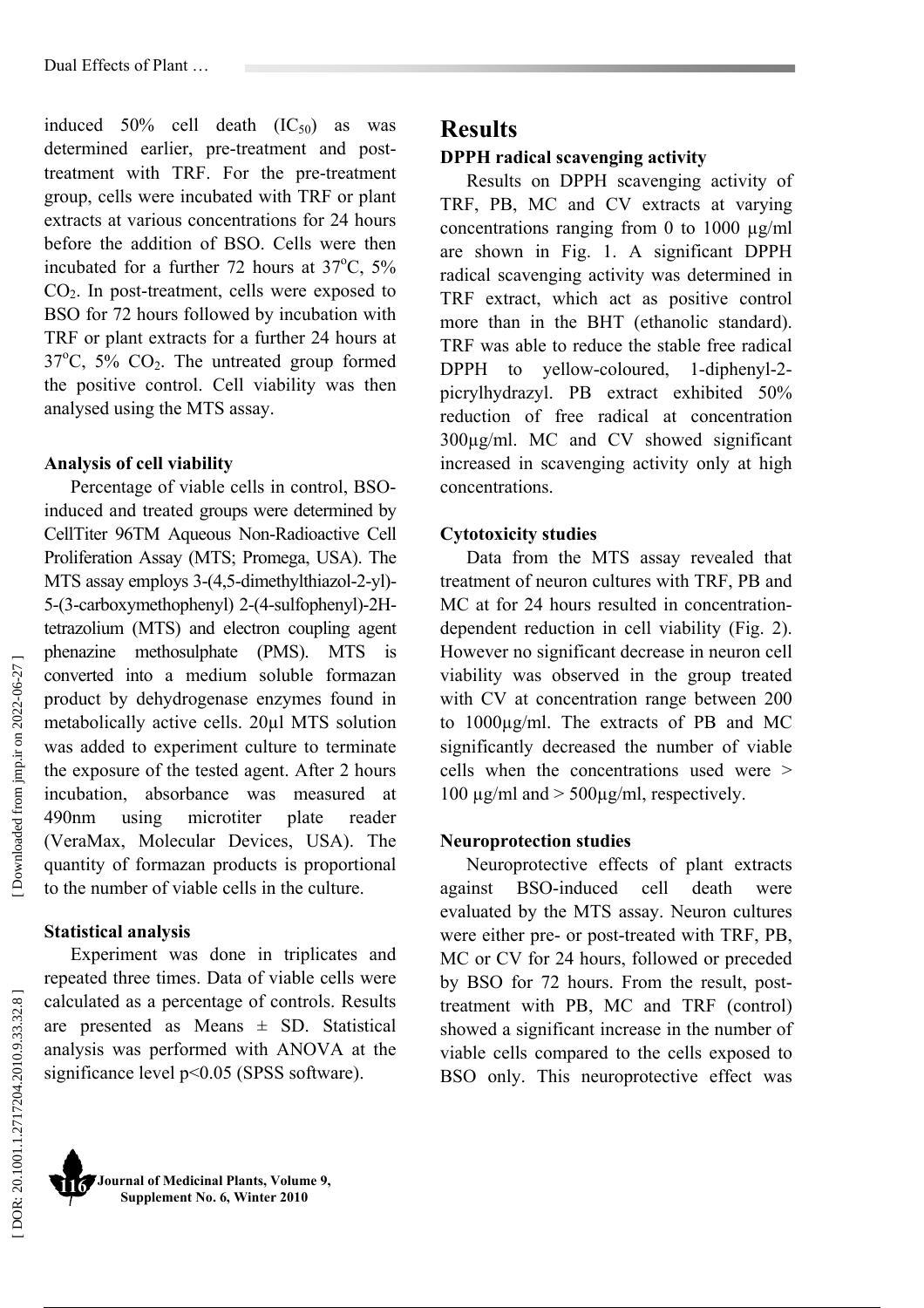concentration-dependent with the greater neuroprotective potential at lower concentrations. Result also showed that posttreatment yielded a significantly better protective ability than pre-treatment. Posttreatment with TRF and PB extracts protected neurons even at ng/ml concentrations (Fig.3) while MC exerts protective effects at 50 - 100 ug/ml. CV extracts did not show any significant protective effect when used either in pre or post-treatment.

#### **Discussion**

Oxidative stress has been implicated in the pathology of degenerative diseases. Antioxidants may offer resistance to oxidative stress by scavenging free radicals, inhibiting lipid peroxidation and thus prevent the onset

of neurodegeneration. Apart from endogenous antioxidants, our body requires supplement of dietary antioxidants. In this study, we explored selected plant antioxidants for its potential in preventing neurodegeneration and associate it with its capability as antioxidants.

DPPH assay is a widely used method for screening antioxidant activity of plant extracts. The solution progressively reduced to a yellow coloured product, diphenylpicryl hydrazine, with the addition of the extracts in a concentration-dependent manner [32]. The present results clearly indicate that TRF and plant extracts possess free radical scavenging activity at different potencies (Fig 1). At 500µg/ml dose, TRF has the highest free radical scavenging capability followed by PB, MC and CV.



**Fig. 1**- **DPPH radical scavenging activity of TRF, PB, MC and CV. 20µg/ml of DPPH solution was added to TRF, PB, MC and CV at a ratio of 1:1 before 30 minutes incubation at room temperature. Vitamin C and BHT represent DPPH standards, while TRF acts as positive control. TRF exhibit a stronger scavenging activity compared to BHT, followed by PB, MC and CV extracts. Data is presented as means ± SD***, n***=9**

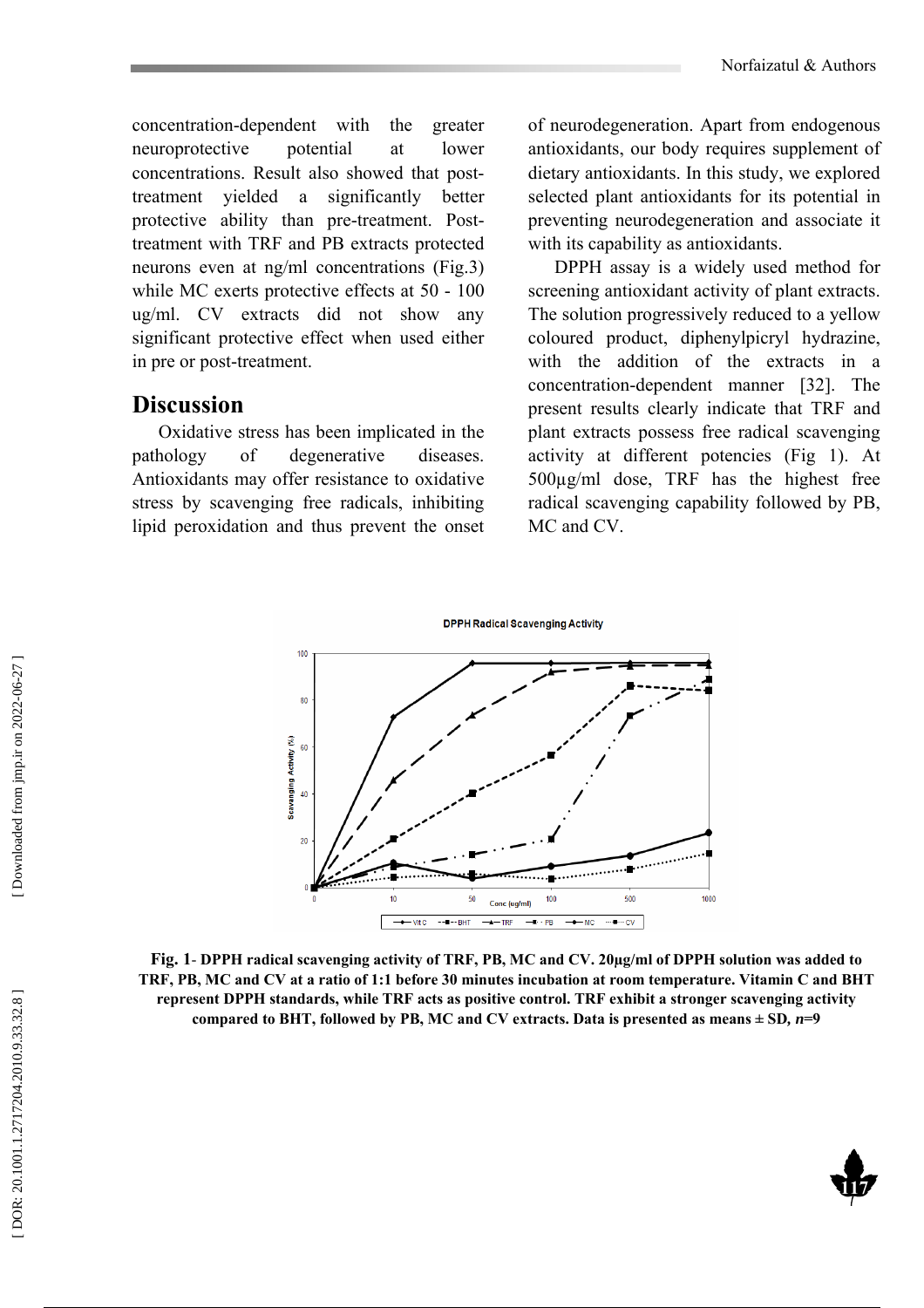

**Fig. 2- Cytotoxicity of TRF, PB, MC and CV on neuroblastoma SH-SY5Y cells by MTS Cell Proliferation assay. Percentage of viable cells is proportional to MTS reduction. Cells were incubated at various concentrations of**  TRF, PB, MC and CV for 24 hours at 37°C. CV was non-toxic to neurons up to 1000 µg/ml. There was a sharp decreased in cell viability when incubated with PB and MC extracts at concentrations  $\geq$  50 g/ml and  $\geq$ 500  $\mu$ g/ml, **respectively. TRF was non-toxic up to 50µg/ml. Data is presented as means ± SD,**  *n***=9.** *\** **is significant compared to control (p<0.05)**

**Journal of Medicinal Plants, Volume 9, Supplement No. 6, Winter 2010 118**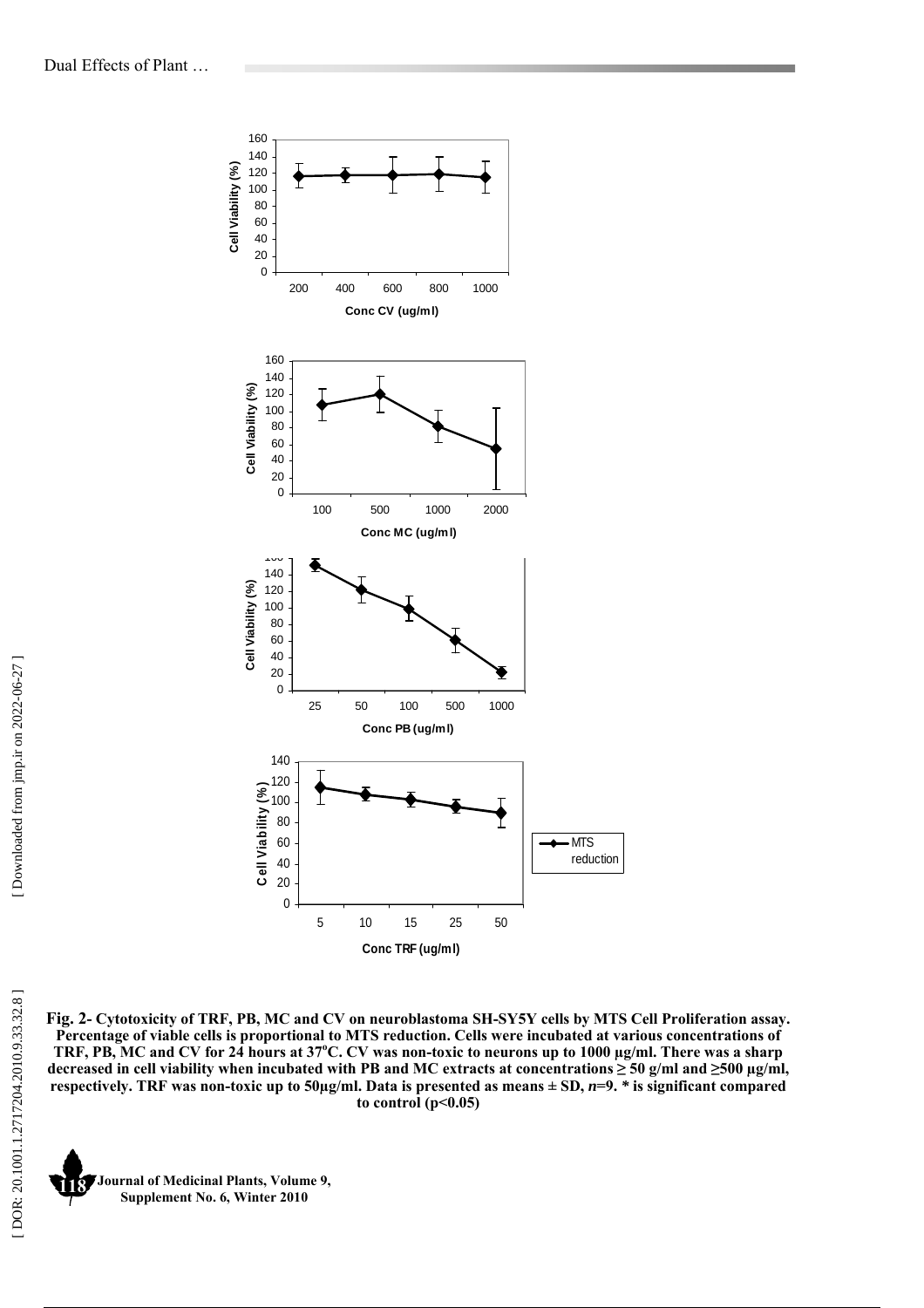

**Fig. 3 - Protective effects of TRF, PB, MC and CV against BSO-induced cell death in neuroblastoma SH-SY5Y culture. Cells were pre-treated or post-treated with TRF, PB, MC and CV at different concentrations for 24**  hours before or after exposure to BSO at 37°C. Cell viability was determined using the MTS Cell Proliferation **assay. Cells post-treated with TRF, PB, and MC showed higher neuroprotection capability compared to pretreated groups. Neither pre nor post-treatment CV extract showed significant increment in protecting cell viability. Data is presented as means ± SD,**  *n***=9.\* denotes p<0.05 compared to IC50 BSO concentration**

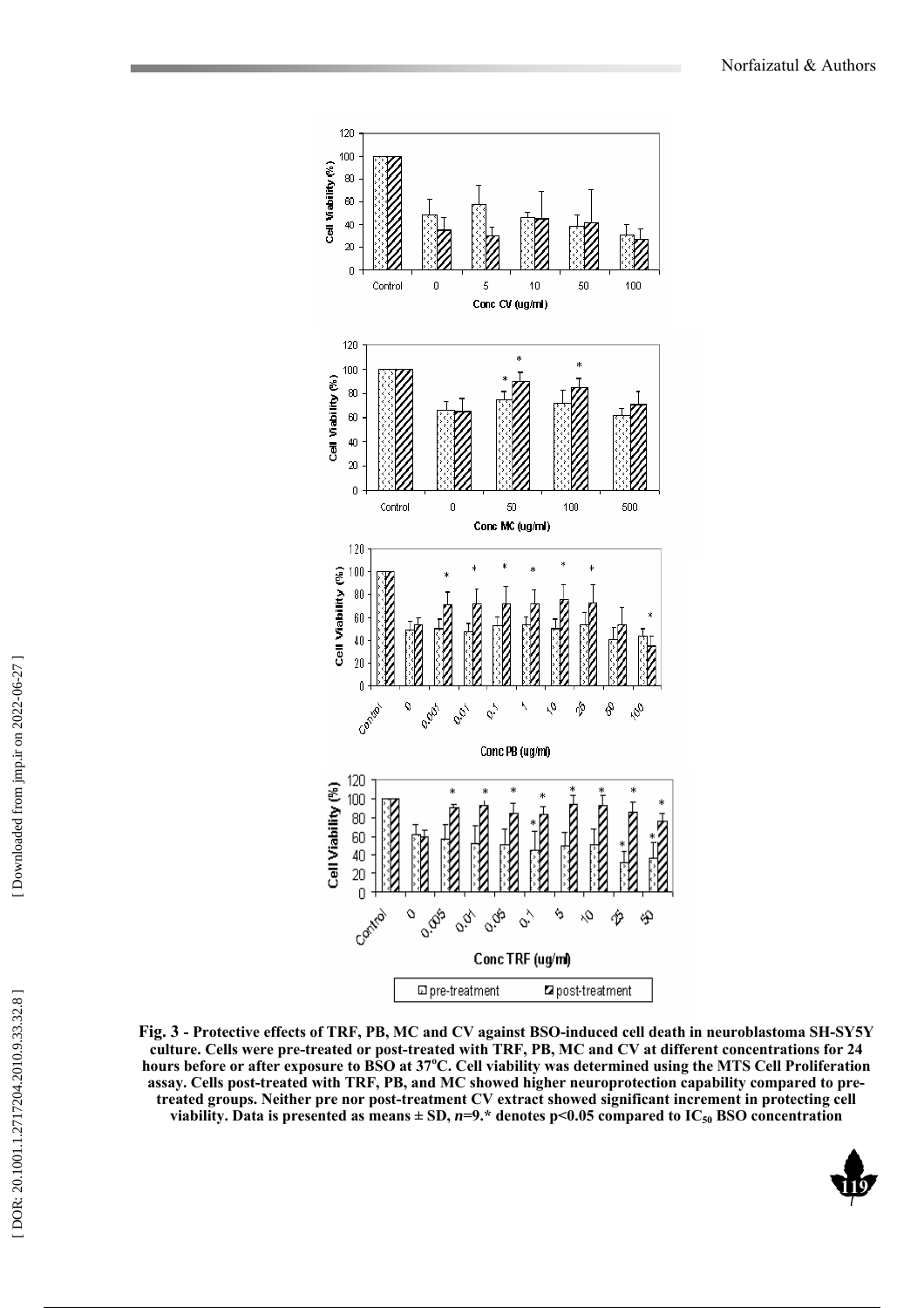Dual Effects of Plant …

The result on TRF is not surprising as tocotrienol and tocopherol are well-known as chain-breaking antioxidants that prevent the propagation of free radical reactions [33, 34].

The beneficial effect of plants as antioxidants is widely known and has been recommended to prevent a variety of degenerative diseases including neurodegeneration. However, little studies have been reported on the cytotoxic effects of these plant extracts on the neurons. Our previous study had shown that tocotrienol is toxic to neurons at concentration >100µM [7]. The present data thus confirmed that the concentration range of TRF used was not toxic. The plant extracts tested revealed that PB was most toxic followed by MC and lastly CV. Interestingly, this was similar to the ranking of antioxidant activity potency of the plant extracts. It appears that plant with higher antioxidant potential may be more likely to act as pro-oxidants and induce cell damage and death.

The present study showed, for the first time, that PB and MC are cytotoxic to neuron cells. It must be stressed that the above findings were determined in *in vitro* model. The *in vivo* situation may be affected by many other confounding factors such as absorption, metabolism and distribution of the active compounds which thus affect its bioavailability. For example, Virdi et al. [35] reported that low doses of MC ingested in rats were non-toxic to nephron and liver cells for up to 2 months. Other studies revealed that oral supplementation of PB extracts to mice (75mg/kg) and rats (200 mg/kg) were not toxic [20, 36]. Although earlier reports using animal model had shown PB not cytotoxic, the dose used in these studies may be too low. Thus the present data indicate the need to establish safe dose for these plant extracts - taking into

account the bioavailability factors - as these plants are regularly and commonly consumed.

The present data indicate that although all the plants studied exhibited antioxidant properties, not all could exert the neuroprotection effect against BSO-induced cell death. BSO induced GSH depletion which causes ROS overproduction that leads to cell death. [37]. The result on TRF confirmed the neuroprotective effects of vitamin E as were reported earlier [5, 7, 38, 39, 40]. The data also showed that PB, which exhibited the highest scavenging activity, was also most potent at exerting neuroprotection (Fig.3) followed by MC. However pre-treatment or post-treatment of cells with CV was not able to prevent cell death induced by BSO.

It is interesting to note that although MC and CV which exhibited almost similar antioxidant potential, they were not equally neuroprotective. Although the present data demonstrated that the neuroprotective potential correlated with the antioxidant capacity, this may not be the only mechanism involved in preventing oxidative stress induced neuron cell death. Other mechanisms which may be involve in neuroprotection include induction of gene expression especially genes involved in signal transduction pathways. Thus more studies are needed to elucidate the mechanism of neural protection against oxidative stress.

In conclusion, the present findings showed the plant antioxidants exert neuroprotective and neurocytotoxic effects which correlate with their free radical scavenging potential. The dual effect of the antioxidants are concentration dependent – being neuroprotective at lower concentration, but beoming cytotoxic at high concentrations.

### **Acknowledgement**

This work is funded by research grant UKM-GUP-SK-07-21-044 from National

Downloaded from jmp.ir on 2022-06-27 ]

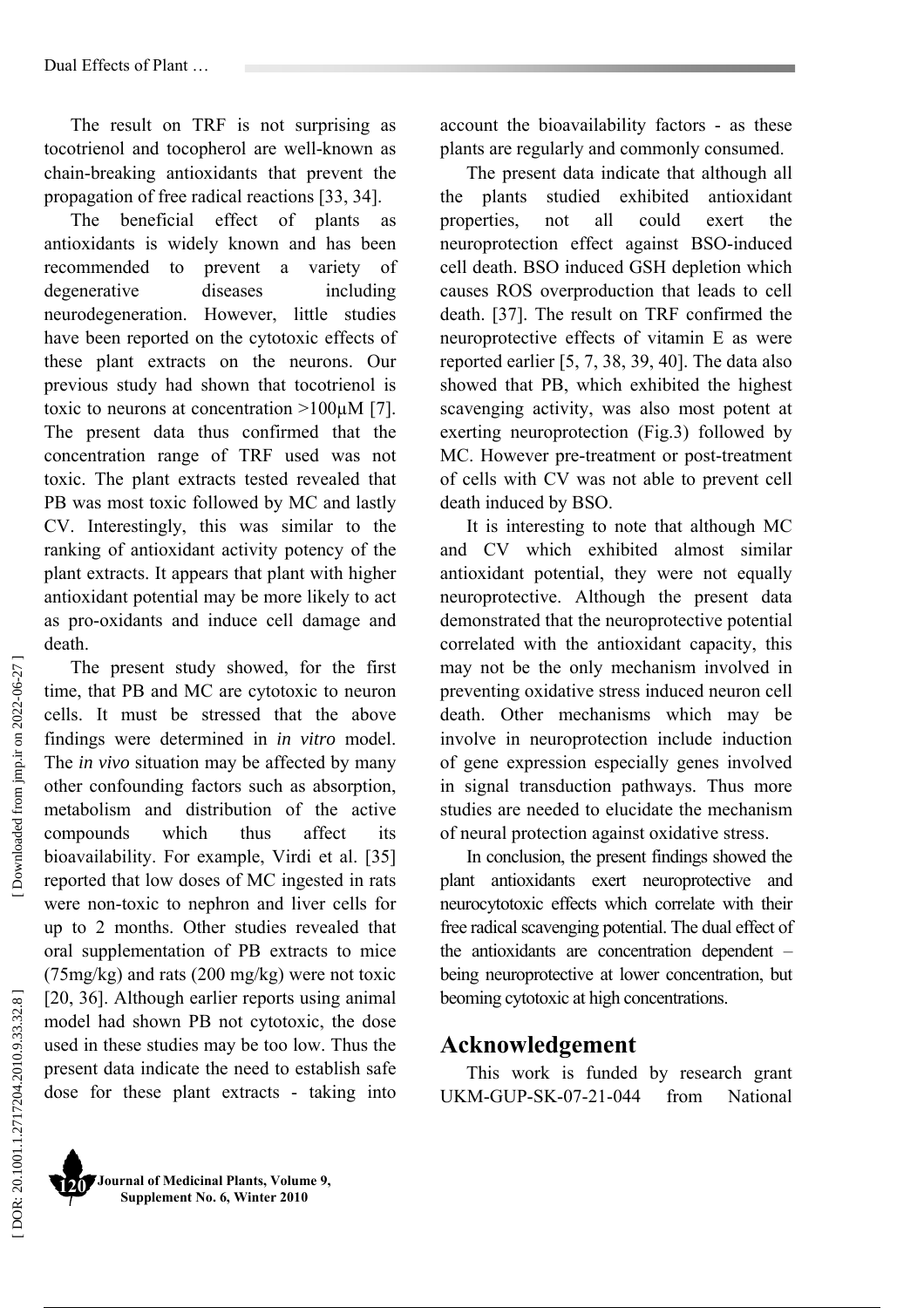University of Malaysia and special thanks to Dr Coral Sanfeliu from Institute d'Investigacions Biomèdiques de Barcelona, Spain.

## **References**

**1.** Halliwell B, Gutteridge JMC. *Free Radicals in Biology & Medicine* (3rd ED), Oxford Science Publications. New York. 1999.

**2.** Gilgun-Sherki Y, Melamed E, Offen D. Oxidative stress induced-neurodegenerative diseases: the need for antioxidants that penetrate the blood brain barrier. *Neuropharmacol.* 2001; 40:  $959 - 75.$ 

**3.** Trushina E, Mcmurray CT. Oxidative stress and mitochondrial dysfunction in neurodegenerative diseases. *Neurosc*. 2007; 145: 1233 – 48.

**4.** Crichton RR, Dexter DT, Ward RJ. Metal based neurodegenerative diseases from molecular mechanisms to therapeutic strategies. *Coord Chem. Rev.* 2007; 1: 1 – 11.

**5.** Osakada F, Hashino A, Kumea T, Katsuki H, Kaneko S, Akaike A. alpha-Tocotrienol provides the most potent neuroprotection among vitamin E analogs on cultured striatal neurons. *Neuropharmacol.* 2004; 47: 904 – 15.

**6.** Khanna S, Roy S, Slivka A, Craft TK, Chaki S, Rink C, Notestine MA, DeVries AC, Parinandi NL, Sen CK. Neuroprotective properties of the natural Vitamin E alpha-tocotrienol. *Stroke*. 2005;  $36: 2258 - 64.$ 

**7.** Mazlan M, Then SM, Mat Top G, Wan Ngah WZ. Comparative effects of a-tocopherol and gtocotrienol against hydrogen peroxide induced apoptosis on primary-cultured astrocytes. *J. Neurol. Sci.* 2006; 243: 5 – 12.

**8.** Luo Y. *Ginkgo biloba* neuroprotection: Therapeutic implications in Alzheimer's disease. *J. Alzh Dis.* 2001; 3: 401 – 7.

**9.** Watanabe CMH, Wolffram S, Ader P, Rimbach G, Packer L, Maguire JJ, Schultz PG, Gohil K. The *in vivo* neuromodulatory effects of the herbal medicine *Ginkgo biloba*. *PNAS.* 2001; 98 (12):  $6577 - 80.$ 

**10.** Bastianetto S, Quirion R. Natural extracts as possible protective agents of brain aging. *Neurobiol. Aging*. 2002; 23: 891 – 7.

**11.** KakudaT. Neuroprotective effects of the green tea components Theanine and Catechins. *Biol. Pharm. Bull.* 2002; 25 (12): 1513 - 8.

**12.** Levites Y, Amit T, Youdim MBH, Mandel S. Involvement of protein kinase C activation and cell survival/cell cycle genes in green tea polyphenol (-) epigallocatechin 3-gallate neuroprotective action. *J. Biol. Che.* 2002; 277 (34): 30574 – 80.

**13.** Aktas O, Prozorovski T, Smorodchenko A, Savaskan NA, Lauster R, Kloetzel PM, Infante-Duarte C, Brocke S, Zipp F. Green tea Epigallocatechin-3-Gallate mediates T cellular NF- КB inhibition and exerts neuroprotection in autoimmune encephalomyelitis. *J. Immunol.* 2004; 173: 5794 – 800.

**14.** Kampen JV, Robertson H, Hagg T, Drobitch R. Neuroprotective actions of the ginseng extract G115 in two rodent models of Parkinson's disease. *Expt. Neurol.* 2003; 184 (1): 521 - 9.

**15.** Bao HY, Zhang J, Yeo SJ, Myung CS, Kim HM, Kim JM, Park JH, Cho JS, Kang JS. Memory Enhancing and Neuroprotective Effects of Selected Ginsenosides **.** *Arch. Pharm. Res.* 2005; 28 (3): 335  $-42.$ 

**16.** Rausch WD, Liu S, Gille G, Radad K. Neuroprotective effects of Ginsenoides. *Acta Neurobiol. Exp*. 2006; 66: 369 – 75.

**17.** Kim S, Nah SY, Rhim H. Neuroprotective effects of ginseng saponins against L-type  $Ca^{2+}$ channel-mediated cell death in rat cortical neurons. *Biochem. Biophys Res. Comm.* 2008; 365 (3): 399  $-405.$ 

**18.** Wiart C. *Medicinal Plants of Asia & the Pacific*. Taylor & Francis, US. 2006.

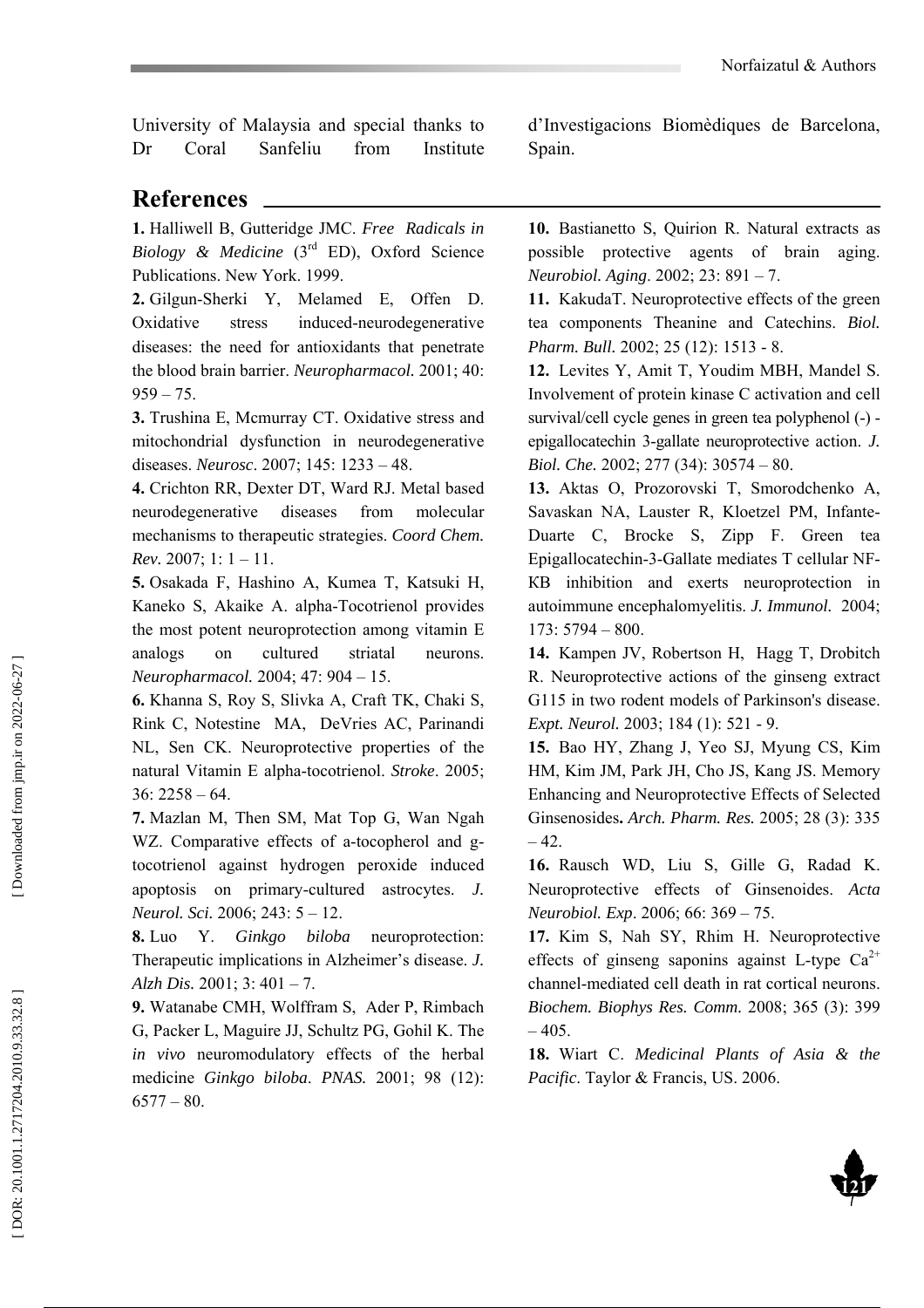**19.** Dasgupta N, De B. Antioxidant activity of *Piper betle* L. leaf extract *in vitro*. *Food Chem.*  2004; 88: 219 – 24.

**20.** Choudhary D, Kale RK. Antioxidant and nontoxic properties of *Piper betle* leaf extract: in vitro and in vivo studies. *Phytother. Res*. 200; 16: 461 – 6.

**21.** Santhakumari P, Prakasam A, Pugalendi KV. Modulation of oxidative stress parameters by treatment with *Piper betle* leaf in streptozotocin induced diabetic rats. *Ind. J. Pharmacol.* 2003; 35:  $373 - 8.$ 

**22.** Braun L, Cohen M. *Herbs and Natural Supplements: An Evidence-Based Guide (2nd ed)*, Elsevier. Australia. 2007.

**23.** Grove J, Yadav SP. Pharmacological actions and potential uses of *Momordica charantia*: a review. *J. Ethnopharmacol.* 2004; 93 (1): 123 – 32. **24.** Ansari NM, Houlihan L, Hussain B, Pieroni A. Antioxidant activity of five vegetables traditionally consumed by South-Asian migrants in Bradford, Yorkshire, UK. *Phytother. Res.* 2005; 19: 907 – 11.

**25.** Kubola J, Siriamornpun S. Phenolic contents and antioxidant activities of bitter gourd (*Momordica charantia* L.) leaf, stem and fruit fraction extracts *in vitro*. *Food Chem.* 2007; 110:  $881 - 90$ 

**26.** Wu SJ, Ng LT. Antioxidant and free radical scavenging activities of wild bitter melon (*Momordica charantia Linn. var. abbreviata* Ser.) in Taiwan. *LWT - Food Sci. Technol.* 2007; 41 (2):  $323 - 30.$ 

**27.** Choo TC, Choo HL. *Chlorella: Nature's Miraculous Gift to Mankind*. Uniwellness Resources, Selangor. 2004.

**28.** Sulaiman S, Shamaan NA, Wan Ngah WZ Mohd Yusof YA. Chemopreventive effect of *Chlorella vulgaris* in choline deficient diet and ethionine induced liver carcinogenesis in rats. *Intl. J. Cancer Res.* 2006; 2 (3): 234 - 41.

**29.** Vijayavel K, Anbuselvam C, Balasubramaniam MP. Antioxidant effect of the

**Journal of Medicinal Plants, Volume 9, Supplement No. 6, Winter 2010 122** 

marine algae *Chlorella vulgaris* against naphthalene-induced oxidative stress in the albino rats. *Mol. Cell Biochem.* 2007; 303: 39 – 44.

**30.** Nichols HW, Bold HC. *Trichorsarcina polymorpha* gen. et sp. Nov. *J. Phycol.* 1965; 1: 34 – 8.

**31.** Blois M S. Antioxidant determination by the use of stable free radicals. *Nature.* 1958; 26: 1199  $-200.$ 

**32.** Gulluce M, Sahin F, Sokmen M, Ozer H, Daferera D, Sokmen A, Polissiou M, Adiguzel A, Ozkan H. Antimicrobial and antioxidant properties of the essential oils and methanol extract from *Mentha longifolia* L. ssp. *Longifolia. Food Chem.*  2007; 103 (4): 1449 - 56.

**33.** KamaI-Eldin A, Appelqvist LA. The chemistry and antioxidant properties of Tocopherols and Tocotrienols. *Lipids.* 1996; 31:  $671 - 701$ .

**34.** Brigelius-Flohe´ R, Traber MG. Vitamin E: function and metabolism. *The FASEB* 1999; 13:  $1145 - 55$ .

**35.** Virdi J, Sivakami S, Shahani S, Suthar AC, Banavalikar MM, Biyani MK. Antihyperglycemic effects of three extracts from *Momordica charantia*. *J. Ethnopharmacol.* 2003; 88: 107 – 11. **36.** Arambewela LSR, Arawwawala LDAM, Ratnasooriya WD. Antidiabetic activities of aqueous and ethanolic extracts of *Piper betle* leaves in rats*. J. Ethnopharmacol.* 2005; 102 (2): 239 - 45.

**37.** Marengo B, De Ciucis C, Verzola D, Pistoia V, Raffaghello L, Patriarca S, Balbis E, Traverso N, Cattalasso D, Pronzato MA, Marinari UM, Domenicotti C. Mechanisms of BSO (Lbuthionine-S,R-sulfoximine)-induced cytotoxic effects in neuroblastoma. *Free Rad Biol Med.*  $2008: 44: 474 - 82.$ 

**38.** Sen CK, Khanna S, Roy S. Tocotrienols: Vitamin E beyond tocopherols. *Life Sciences* 2006; 78: 2088 – 98.

**39.** Kamat JP, Sarma HD, Devasagayam TPA, Nesaretnam K, Basiron Y. Tocotrienols from palm

Downloaded from jmp.ir on 2022-06-27